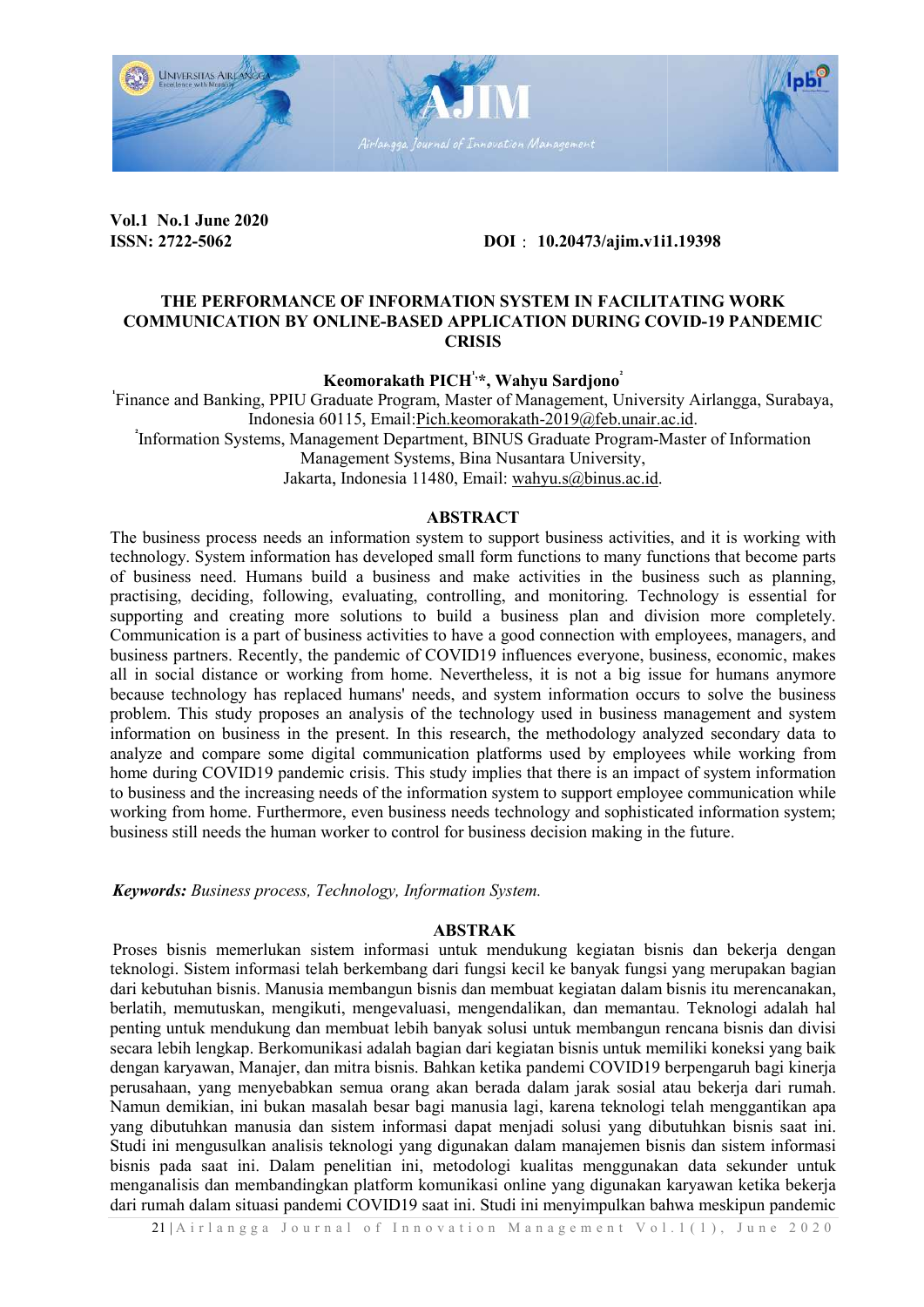

member dampak bisnis dan sistem informasi dan teknologi menjadi kebutuhan bisnis bisnis yang urgen, bisnis, masih membutuhkan pekerja manusia untuk mengendalikan pe pengambilan keputusan bisnis di masa depan.

Kata kunci: Proses Bisnis, Teknologi, Sistem Informasi

# INTRODUCTION

An information system is a position of the component that has worked in the process of data An information system is a position of the component that has worked in the process of data collecting, controlling, distributing information to decision making in an organization. It is analyzing, applying in a sophisticated business plan and making something new. Information systems also essential things for business processes such as ordering, purchasing, transferring, organizing, communicating (Kenneth, 2014). Business Information System is part of information technology using infrastructure in business to creating and advertising business's products and services. Nowadays, the technology change enforces business operation to adapt, and its adaptation scale will be depended on the size of the enterprise. Technology has both visible and invisible benefit will help to improve the result of customer need. Even technology infrastructure has an important thing, but it still affects the culture of human working and communication processing online through mobile phones, tablets, laptops, and communication software. In organizational communication with consumers and business partners have used technology to keep a distance of their connection to make it easy for negotiation between buyers and sellers. In this study, base on Information systems facilitate communication via a software application or web browser and working from home during the pandemic of virus COVID19, how its work now? ngambilan keputusan bisnis di masa<br>hat has worked in the process of data<br>ng in an organization. It is analyzing,

According to (Hoving 2007), in the early 1990s, technology's innovation was split root and being by a prestigious organization (The National Institute of Standards and Technology). The time that ISDN by a prestigious organization (The National Institute of Standards and Technology). The time that ISDN speed was created for all of the consumers needs home computing applications. In 1994s was added to the National Telecommunication Reform Reform. Then, two companies have related to supporting Information Technology. In the future, will have more companies view in information technology factory to improvement and system development. The business process is the way of business activities to set a goal and business strategy to develop and create products or services provided to customers in the market.

According to (Kaniski, 2018), the business process is a flow of organization/company or enterprise activities that make their resources to achieve a goal and satisfy the customer's need in a specific value of the products and services with quality and price will be accepted. In the present, the pandemic of virus COVID19the social's problem has changed in the world, humans are working on a social distance, education institution has closed, and some businesses have stopped the activities. Even its problem is happening, but any business still works as a normal and changed its works strategies by way of online use. Work from home strategies is one of the best solutions for business activities to working with safe and comfortable. Work form home, working and communicating all activities on a website or online application such as Skypes, Telegram, zoom for video call meetings and work discussing (Sander, 2020).

### LITERATURE REVIEW

# System Information In Business Process System Information

System information in the business process the way of work organizing, focusing on the value of products and services for management and coordinate work is choosing, collecting, information processing, and knowledge to apply in business planning. The business process enhances by Information Systems in both ways is improving the efficiency of existing processes and innovation on existing process abilities changing in business (Kenneth, 2014). In the concept above, the business process needs human has the knowledge and need help form technology and information system in the business activities. A business data collection used technology information to supporting and organizing, dividing to the places of them.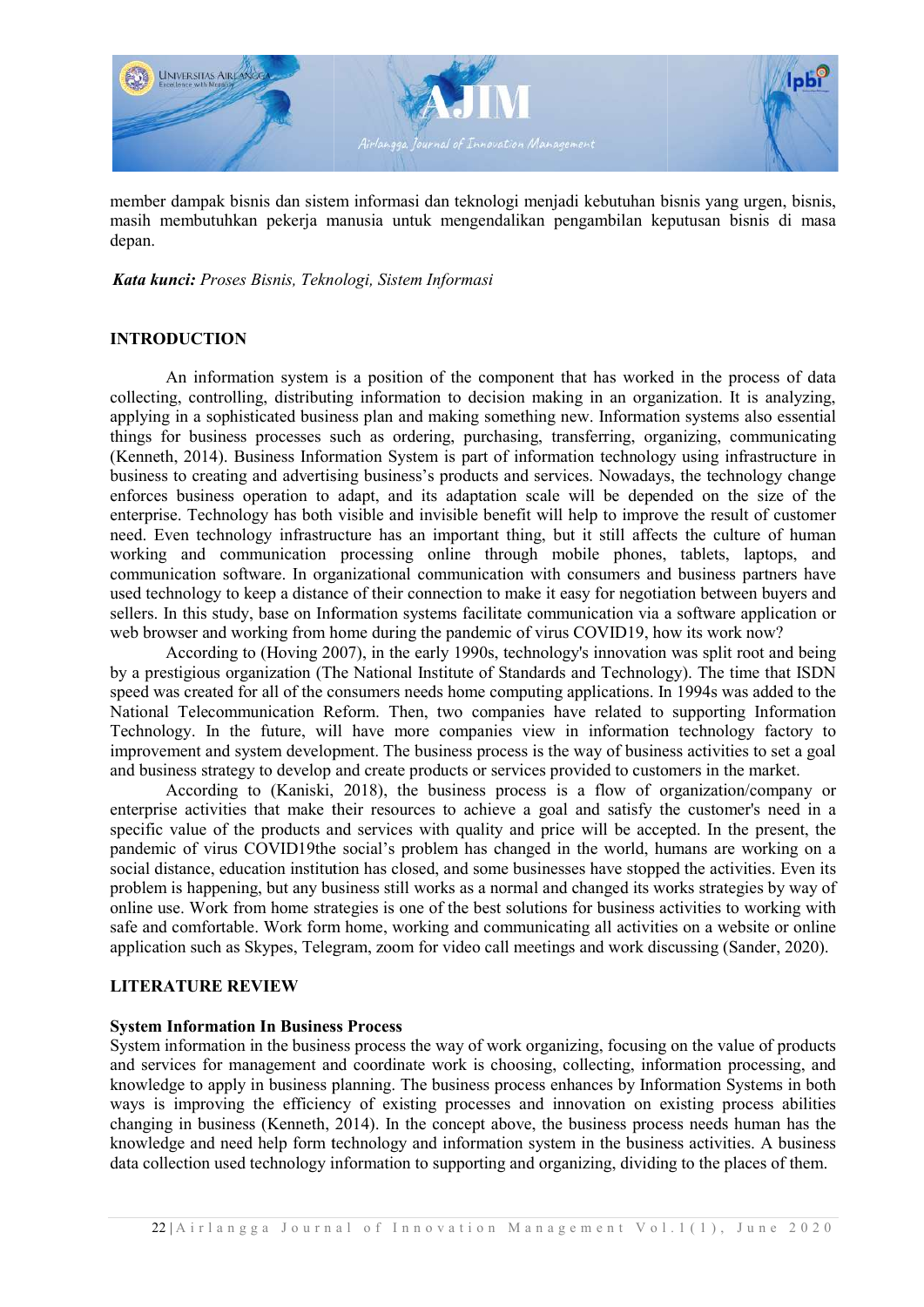

# The System Information Business Business

SIB has many ways of collecting and providing all information that an organization or company needs. Some companies have different systems collected by email or controlling the sales system. The system information business has in different systems are constituency perspective and functional perspective. In different between constituency perspective and functional perspective will describe below:

The functional perspective of system information in business are systems that use to define in the function of each major in business (Susanto & Meiryani, 2019) :

- 1) Marketing and sale information system is the system information for business supporting in the department of marketing and sale processing; there is defined a customer for the company's products and services to developed and promoted on the products and services for customer's wants and needs. For selling, ordering, contacting, providing, and supporting the company's products and services with quality, confidence, and safety to consumers.
- 2) Production and manufacturing information systems are the systems information for business to supporting business planning, have created, developed, produced processed products and services for control the flow of production with quality and effectivity.
	- a) Accounting and finance information systems are the systems information for business to supporting in financial assets and fund flows of business process capital used in the business process sustainable in the right way and the right time.
	- b) The HR information system is the information system for business supporting to record all of the employee's data as skills, experiences, knowledge, work performance, and training to prepare employees planning, benefits, compensation, and career development in advance.

The constituency perspective of system information in business is the systems that use to define each major of business in terms or a group of functions (Sauter, 2014).

- 1) (TPS)The transaction processing system is the system that has focused on an operational level for recording all daily activities and transactions required to conduct a business sale receipt process and payroll in a business.
- 2) (MIS)The management information system is the system that has focused on the middle manager in providing present situations and a history of performance information to do the planning, controlling, and decision making for management level.
- 3) (DSS)Decision support systems or business intelligence systems are the systems to help the manager level to make decisions for a significant problem that is uncertain and quickly changing in the future. DSS has supported analytical more than MIS to used in different models to analyze both internal and external data and a significant amount of data analysis.
- internal and external data and a significant amount of data analysis.<br>4) (ESS)The executive support system is the system that helps to a senior manager to create strategies issues and define of company's trends for long terms of environment and communication. ESS also supported in abnormal decisions to require judgment, evaluation, comprehension, and not agree on an approach that makes an appearance to the solution. ESS showed the graphs and data of an interface used by a senior manager in internal and external sources, that information was delivered to the senior executive by way of the portal, which uses a web interface in a personal business system.

### The Function Of Information System System In Business

All of the small companies, Department of Information System is the department to recognize and respond to the function of information systems and technology services such as data storage, networks, and maintenance of hardware and software that comprise the company's IT infrastructure. Information respond to the function of information systems and technology services such as data storage, networks, and maintenance of hardware and software that comprise the company's IT infrastructure. Information System Department a technology supporting in business planning. The specialist in the IS department consists of (Low  $&$  Chen, 2012):

- 1) Programmer: a person has technical skills writing the software instructions for the program on the computer.
- 2) Systems analyst: the liaisons between a group of information systems and the rest of the business.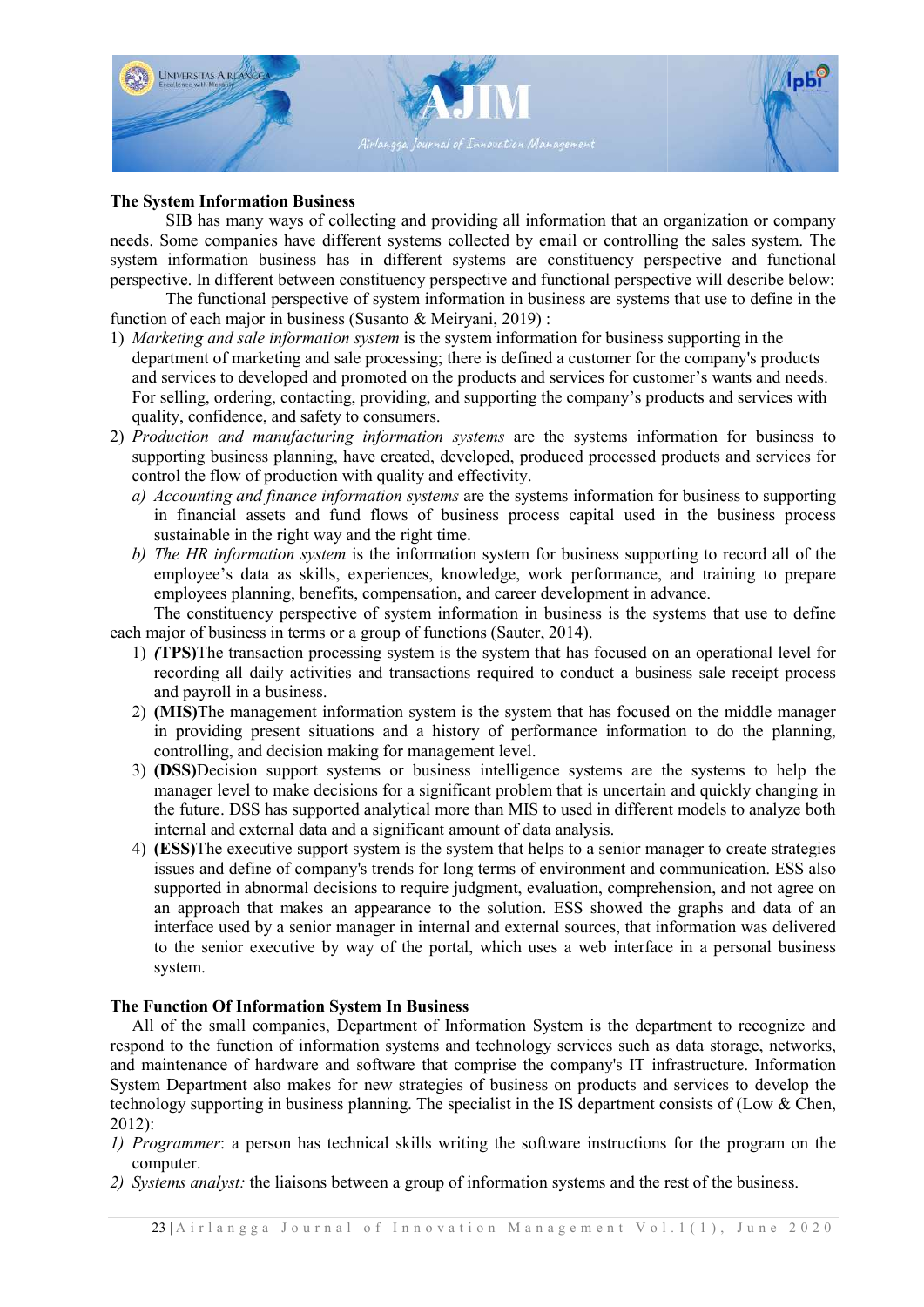

3) Information system manager: the leader's team of programmers, systems analysts, and database specialists.

The chief information officer uses the information system department in many companies that the senior manager used an information system in the company, and end-users that used outside of the group of system information department has developed. The information system for a small company may have not a group of information systems. Moreover, the larger companies will have, because in the information system department may organize for several lines (Susanto & Meiryani, 2019). such as :

- 1. Decentralized arrangement: Each organization and business have their information system to manage that officer report to senior and chief information officer (CIO).
- 2. Separate department: In this department, the function of the information system worked as a different function in the same department to support a group of staff, a group of middles managers and senior managers.
- 3. Divisional group: In this group are manage in large firms with several divisions and product lines as consumer product division, Chemical division that have their group of systems information. The group of information systems reports at a high level of CIO and information systems group. In many business activities base on digital networks, they are using  $E$ -business or business technology and Commerce. E-business refers to business using digital technology with the internet connecting to practice in their business activities on the market. E-business also including internal and external business activities management with suppliers and customers within the business partners. The part of E-business purchasing and selling of goods and services on the internet, its call E-Commerce..

The currently of E-business or business electronic new concepts are making a difference of performances and challenges of business professional and provide a new business model that change from used on paper to created via electronic data interchange, email, electronic confirmation, electronic money or electronic goods transfer, and other types of business function based on technology. The supporting of Ebusiness, there are three points (Mgunda, 2019) 2019) as:

- 1) In business factors, the economy growing and creating the power of consumers, Increasing the competition in the market.
- 2) In the social changing of workforce demand, employee requirement to know about CSR, and government policy has changed.
- government policy has changed.<br>3) In the technology factor, the product of the life cycle has a lifespan in a short period, every time has innovations, an overload of information, and decreased cost of technology performance.

### **METHODS**

This study has used secondary data to collect the literature from the book and used internet browsing for previous research on system information business-related impact and support in business activities. The primary purpose of this study:

- 1) To get the information and understand on paper assignment, format, and structure and make a brainstorming to create the specific topic title related to the task.
- 2) The literature used from the book, browsing the internet to find the journal article, previous paper through in google scholar, or other websites. 2) The literature used from the book, browsing the internet to find the journal article, previous paper<br>through in google scholar, or other websites.<br>3) Used this literature to reading, considerate, looking for the relevan
- note.
- 4) The critical point in the literature and related to atopic will use in a paper.
- 5) To writing the significance points to obtain are structured into the paper with quality analysis.

# RESULT AND ANALYSIS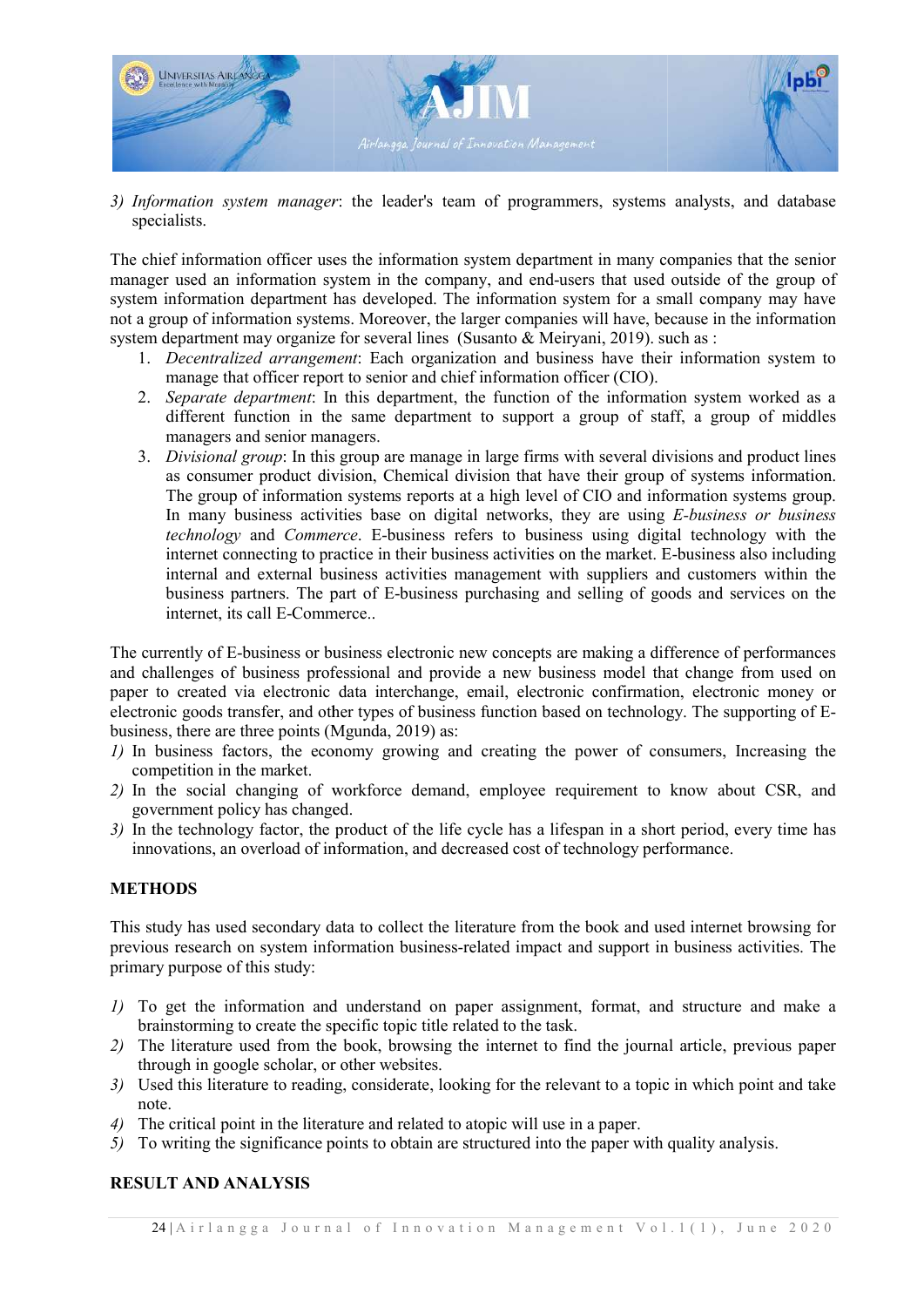

According to Susanto and Meiryani (2019), types of business have many IT functions in business. For small companies will have not a group of information systems; just have one or two employees respond to maintaining network running and information system consultant service. The large companies respond to maintaining network running and information system consultant service. The large companies will have several departments for supporting in different lines and functions in the business process (Susanto & Meiryani, 2019). In this research, system information has many ways to use in business is base on the sizes and structures of each company. In each system, information has useful until present in business and helped to release human workers in some tasks. In this article, the researcher has analyzed five functions: ERP, DSS, IMS, EIS, TPShas supported in the business process for business planning for decision-making, system development, improvement of the strategic company to quickly and easily, and help for manage in all business transactions.

The information system is significant in many companies/organizations; the main components included are hardware, software, brain ware (human resources), and network. These types of equipment are applicable to improve and raise work productivity, efficiency, and effectiveness to assist in achieving the organization's goal. E-business was first introduced in 1994swhen electronic banners were first utilized for promotional and advertising purposes on a website—examples like Amazon, Alibaba, and other applications (Mgunda, 2019) 2019).

# 1) The role of technology in the Company/Organization (Scarbrough & Corbett, 2013):

Technology is significant in the development of any company and organization; it plays a substantial role in boosting the economy of a particular company; the following are fundamental roles of technology in the company: oosting the economy of a particular company; the following are fundamental roles of technology in company:<br>
• Operational Functions the function of company structure that uses by an information technology

- system to organizing and preparing the flow of officers; the manager level has streamlined and made an information management system to make secure company information.
- Monitoring and controlling functions are part of information technology for the managerial level to control each manager in different functions related to information technology to make more efficiency in the company.
- Planning and decision functions are information technology that created a strategic business plan and makes some of the decisions in daily business activities. It is also part of corporating and developing for both functions above.
- developing for both functions above.<br>
 Communication function is the function of the company communicated in the infrastructure of a company or using a free application everywhere and every time to make it easier to communicate with each other for individual or company activity. An inter-organizational function is a unique function of business productivity made connected with business partners for business strategies through information technology as management in supply chain and resource planning of enterprise to make prominent for business to control and divide of resources that have in to smooth running of production.

The five types in the role of information technology affect the business structure and information system department in preparing and managing of the responsible tasks related to information technology and information management. vertige department in preparing and managing of the responsible tasks related to information<br>
chnology and information management.<br> *he functional role of information technology* (Scarbrough & Corbett, 2013):<br>
Some compani

2) The functional role of information technology (Scarbrough & Corbett, 2013):

activities by machine, and the result gets better than the human workforce in productivity. Indeed, we can say that Information Technology (IT) is a critical factor for the development of global business nowadays. Everywhere has used IT inside process the business activity. That is clear because IT makes it easier for business owners to carry out business activity into the market. The reason for implementing IT in companies is to get close with consumers because of the abilities of IT can keep distance and time of the company's products and services near to consumers, so the facilitates of business have grown up in this period because companies using IT. If a company does not use IT to facilitate a business problem, we can say it is waiting for the company's bankruptcy. Do business through information technology to creating an opportunity to open market for improving the business activities and the internet makes more easily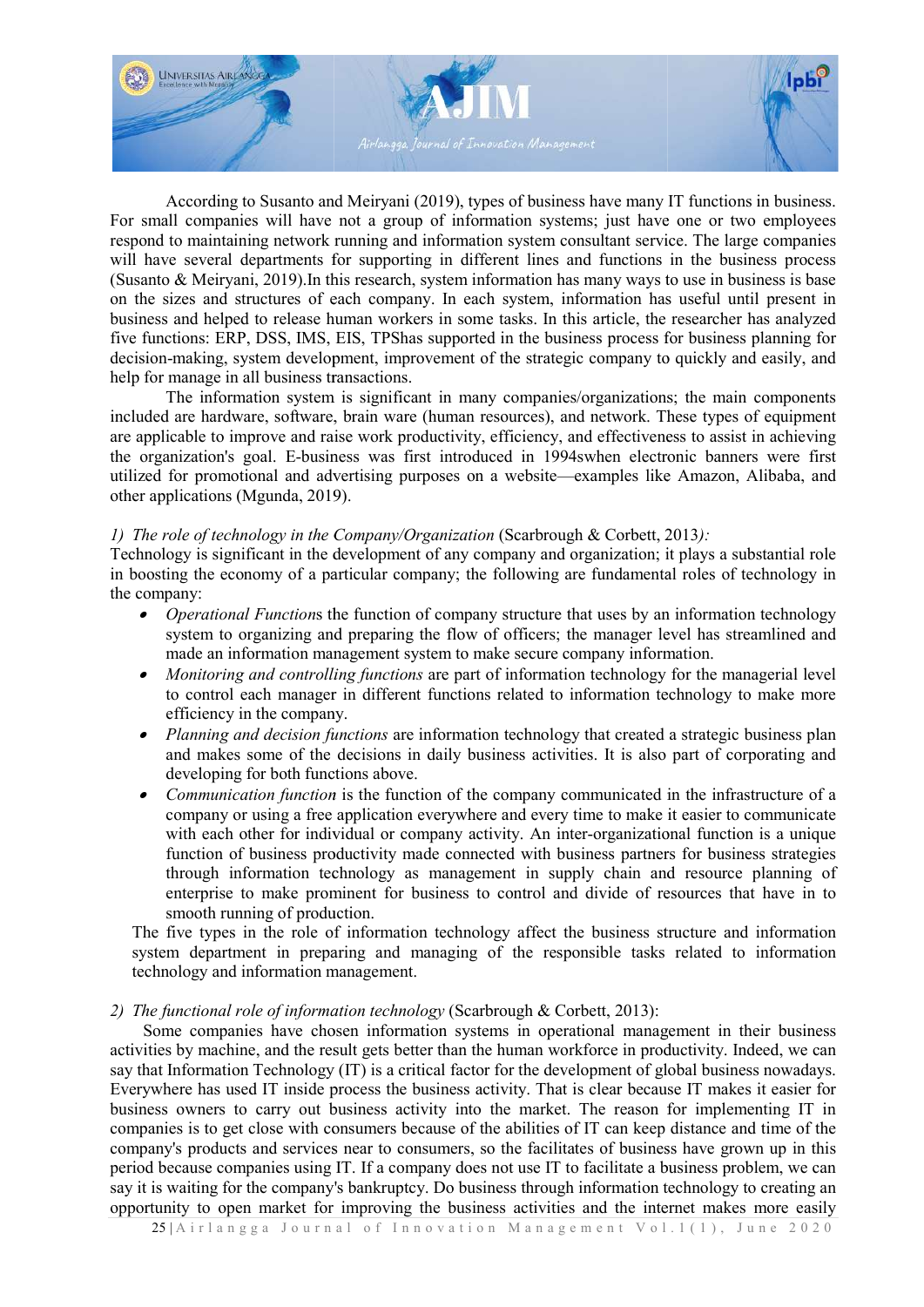

advertising, promoting, the products and services to a customer in not distant. For business development have more influent and flexibility to allow the customer to want and need on the products and services. The advantage of information technology has grown up in the present to support in many functions of a business and incredibility to creating new business modern online with low costing, fasting, and engaging.

The role of IT development for online business s (Mgunda, 2019), includes:

- 1. IT facilitates the dissemination of information for online business development in various regions of the world as the company used E-commerce to selling books, music, videos, games, and electronic goods.
- 2. The experts in the IT field also assist in expanding and growing online in business on the internet. A significant number of experts in the IT field lead to the improvement of many online business systems. Online businesses are very vulnerable to credit card tapping, which causes consumers' disinterest in this business. Nevertheless, with the amelioration of the system, the confidentia consumer identity, and the product again, they trust to buy the need they want online. businesses are very vulnerable to credit card tapping, which causes consumers' business. Nevertheless, with the amelioration of the system, the confidentiality of and the product again, they trust to buy the need they want , music, videos, games, and electronic<br>ng online in business on the internet. A<br>mprovement of many online business<br>ard tapping, which causes consumers'<br>on of the system, the confidentiality of
- 3. Online businesses are popular because of the flexibility. Seller does not need to be in the shop to wait for customers, but with computers and connectivity, the seller can sell the products throughout the inside and outside country. Purchasers do not have to tire out to buy their needs because by only buying online, the purchased goods delivered directly to his address. The researcher has analyzed buying online, the purchased goods delivered directly to his address. The researcher has analyzed before and after information technology use in the business process and the vital thing of technology. In this research have analyzed between human process and technology in some tasks that technology has replaced the human in business development. Before, businesses used human activities to advertising, selling, promoting, developing on products and services. After that, human workforce replacement by technology and make more quality and efficiency.

Both of the researchers above business need technology and information system. Even technology and system information replace the human process, helping to solve tasks that humans cannot do at the and system information replace the human process, helping to solve tasks that humans cannot do at the right time and right cost. Besides this, the information system is facilitated for management positions that can easily control, analyze, evaluate, and make decisions on business tasks. Besides, technology and information systems in the present have more purposes are communicating, meeting, and discussing. Present the world has changed, because of the pandemic of virus COVID19 effect to any business. Even though technology and information systems still can respond to business activities in different ways by using online duty for work from home to make it more comfortable with time working and get safety. During a social distance, the employee cannot come to the office for working; the student cannot go to school for studying, the customer cannot go to a public place or market buying something, the seller cannot meet the customer to promote and advertise the products and services by using online instead for working, meeting, studying, discussing, buying and selling. In quarantine time, any system information used as standard, but they are created more applications have using for supporting employee time working during a social distance. Different companies have chosen different software communication to process business activities to make them more easily, quickly, and secure. Thi study analyzes three applications used in business by video, call, chatting, and make a group conference for work form home condition describes below: In early 2019s and now, the zoom is the second most popular software after Skype business to make<br>In early 2019s and now, the zoom is the second most popular software after Skype business to make

# ZOOM

video conferencing groups of people for studying, discussing, meeting, working, webinars, and chatting on-call live time. Zoom can do on video conferencing and discussion chatting for companies between 500 employees or more. Currently, the haft of fortune 500 companies using Zoom to help in business communication during the pandemic of virus COVID19 and in advance (Bernazzani, 2020). Even zoom has many functions with attractive, but advantages and disadvantages are still faced by the users.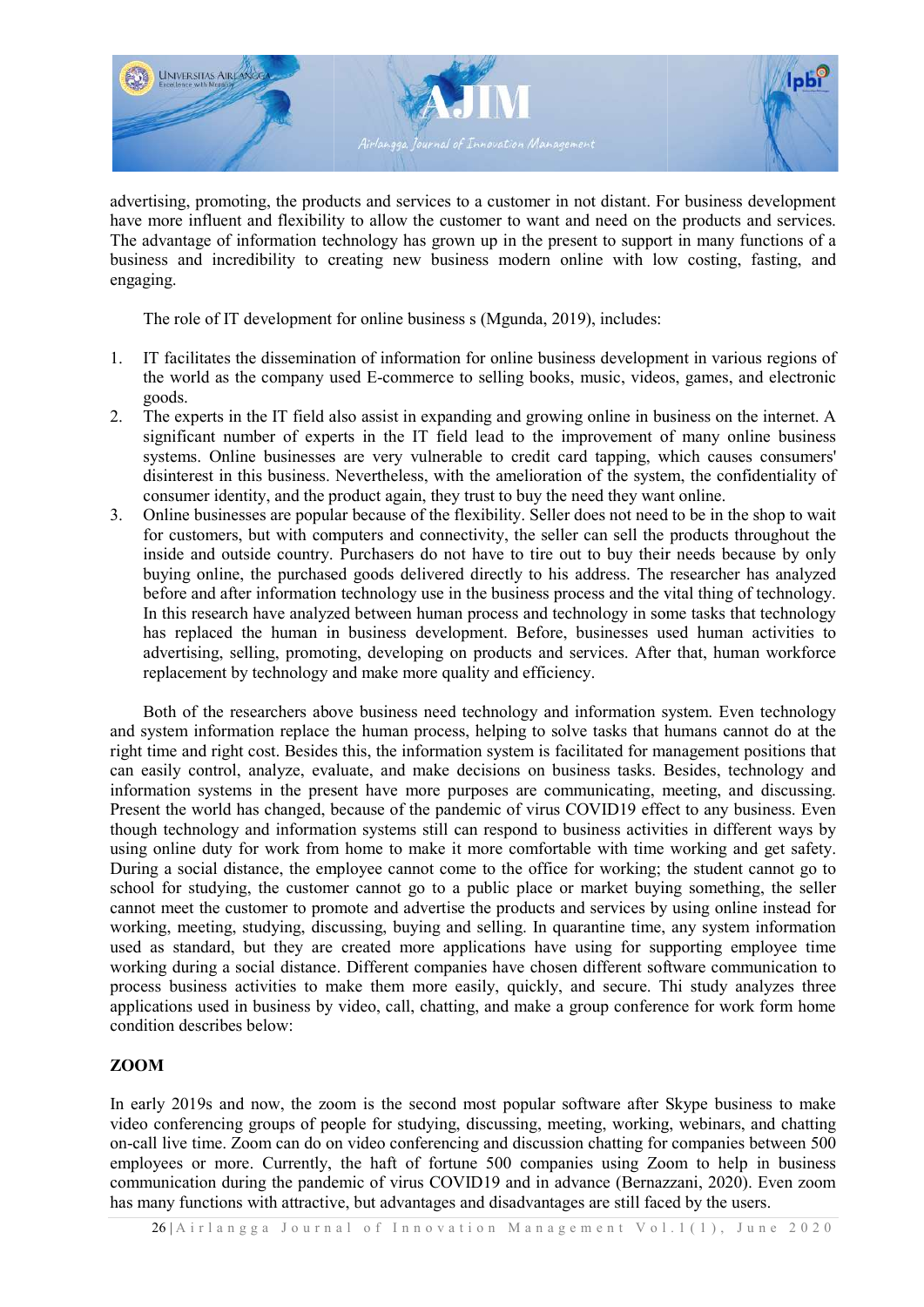

The pros of Zoom coordinates for business communication for live video conferencing with a group of many people, audio recording, chatting, feature to document saving, video screen sharing during a call, and free fee charge for 100 participate who joint in a video call. After knowing about the pros, people should learn to contrast a few things as:

- 1) The monthly costing will charge for business and enterprise used zoom by the host from \$14.99 to \$19.99/monthly.
- 2) Zoom is still updating in some features, accesses in many people's poor in connection, and quality of video call unpredicted in any users (Bernazzani, 2020).



Figure 1.Business video conferencing Source: Cameron (2017)

### Telegram

Telegram used to help in business communication on multiplatform, audio, services—founder of Telegram by Russian entrepreneur Pavel Durov. On 20 October, 2013 telegram rolled out for Android in Alpha and has an estimated 200 million monthly users in the present. The rolled out for Android in Alpha and has an estimated 200 million monthly users in the present. The function of Telegramsamewith other massaging applications can create group message user conversations, audio call, contact call and send files, photos and documents (Gordon, 2019). The pros of the telegram are secure of phone number connected in private both of data calling and chatting in group or personality. The cons are on the video call still can not use calling in audio-only (Gordon, 2019).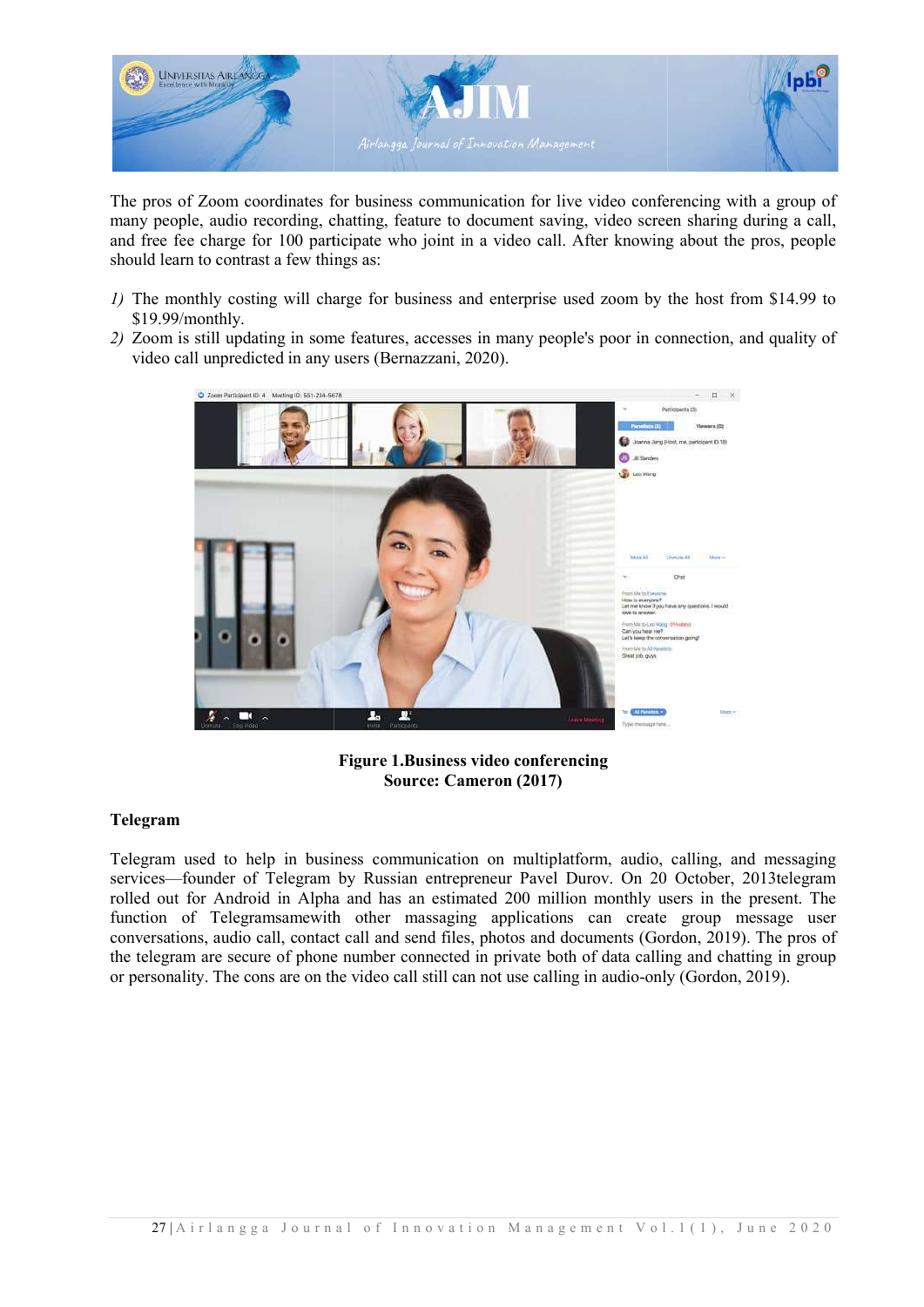

# Figure 2.Telegram for desktop Source: (Bazoyan, 2020)

# Skype

Skype is a communication software used for business communication between employee to employee, company to other companies with a group of people through audio or video call and messaging service. Now, the effect of pandemic virus COVID19, Skype still in an excellent communication tool supporting in business even has other created new application software. Skype have VoIP service that users can make easily to receive free voice and video call by internet using on a cell phone, computer and web browser. Chatting with other people in skype contact can use international call-talk; if they have used a skype account, it will free charge (Unuth, 2020). Even Skype worked for a long time in software communication in business; it is also has a bit small thing of contrast on it (Unuth, 2020).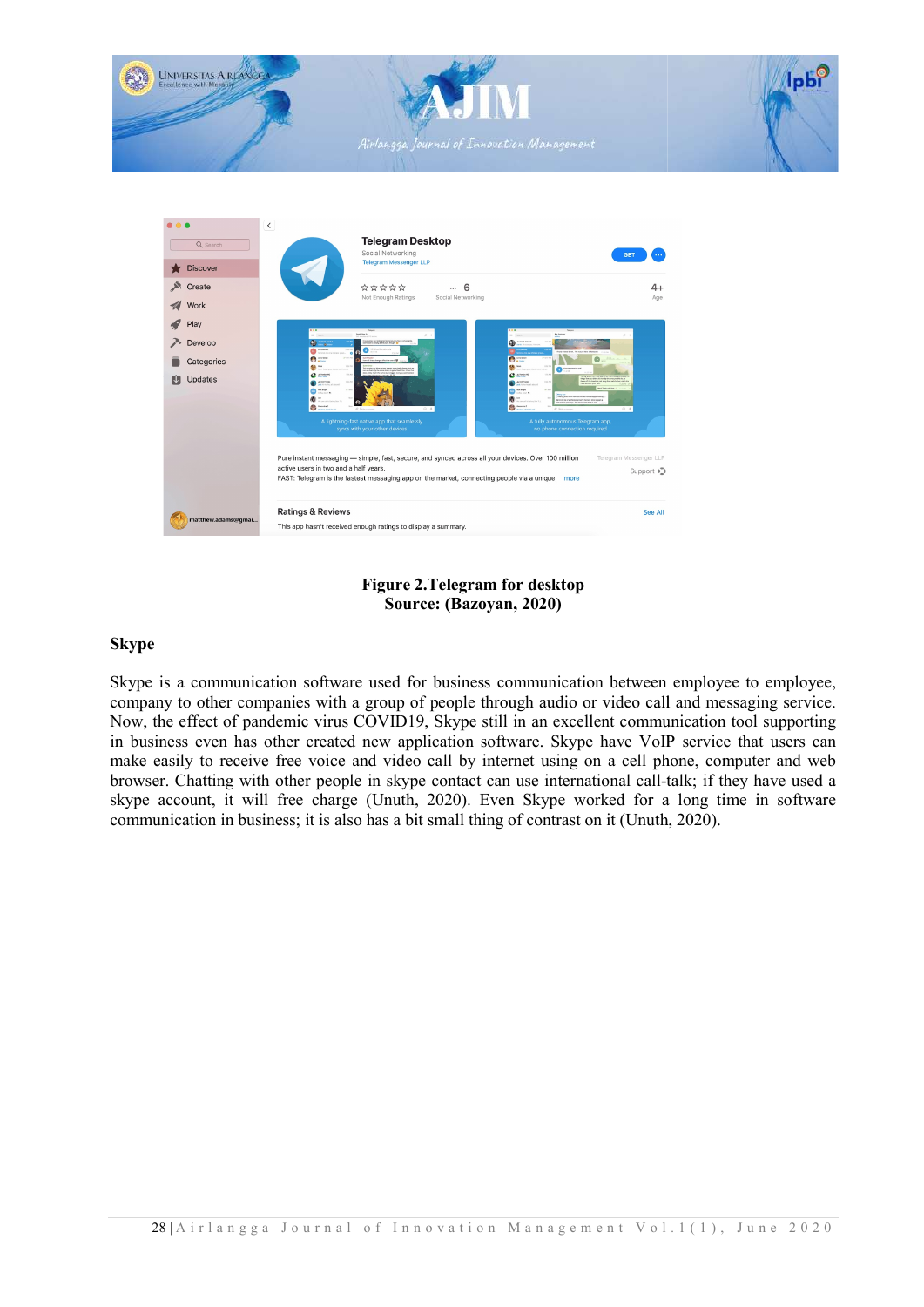

Figure 3. Skype group video call Source: (Wedziuk, 2016)

### **CONCLUSION**

In the present, technology use in daily activities also in business, but this paper focuses on business between employee and employer, customer and producer, seller, and buyer in direct or indirect ways. More than the technology used in business, technology as need in daily living style for everyone in different ways of themes business people, students, workers have brought it everywhere and every time such as cellphone, laptop, tablet to checking, controlling, and working. Apart from technology, System information is also facilitated in business to reach the goal and achievement at the right time and right place. During the pandemic of virus COVID19, the world has fluctuated need everyone quarantine to stay home and stay safe. The social distance has applied, technology still makes the closeness between them, system information makes it easy for them to work from home, communicate application work with system information makes it easy for them to work from home, communicate application health and safety but provide an excellent connection to everyone, everywhere, every time. The result and discussion above the business process need information systems and information technology to applies in business activities. It has even affected humans in some ways, but humans still need technology to support, create, and develop a human idea to achieve their goal ahead. It does not only in the business process, for other sectors like education, before having online learning, but not accessible to everyone. At present, the school has closed, students and lectures still stay at home, and their resident place does not allow to go to school and class meeting. It is not the matter of them, just use technology at their place to connected internet and browsing on a website to looking for what are they want and need to learning and logging in which application software have mentioned above to make the group studying, discussing, conferencing, and talking with the lecturers, family and friends have user account connected.

If we are looking to other sectors like online business, we have grown up in this situation because everyone is afraid to go outside and change their behaviour to think about online to ordering, transferring, and purchasing the goods and services instead. Even online business is increasing, but any online business is still decreasing in this situation. The examples of online transportation services such as GoJEK and GRAB have not for motorbike and open for transportation by car service only, because motorbike allowed to delivery service. Technology and information systems are essential things in business and daily human activities, but everything unstable in effective and affective in forever. Even though today people are looking for an essential thing of its, it might be something that will change to impact it in the future. This study has reviewed previous researchers for system information and technology support in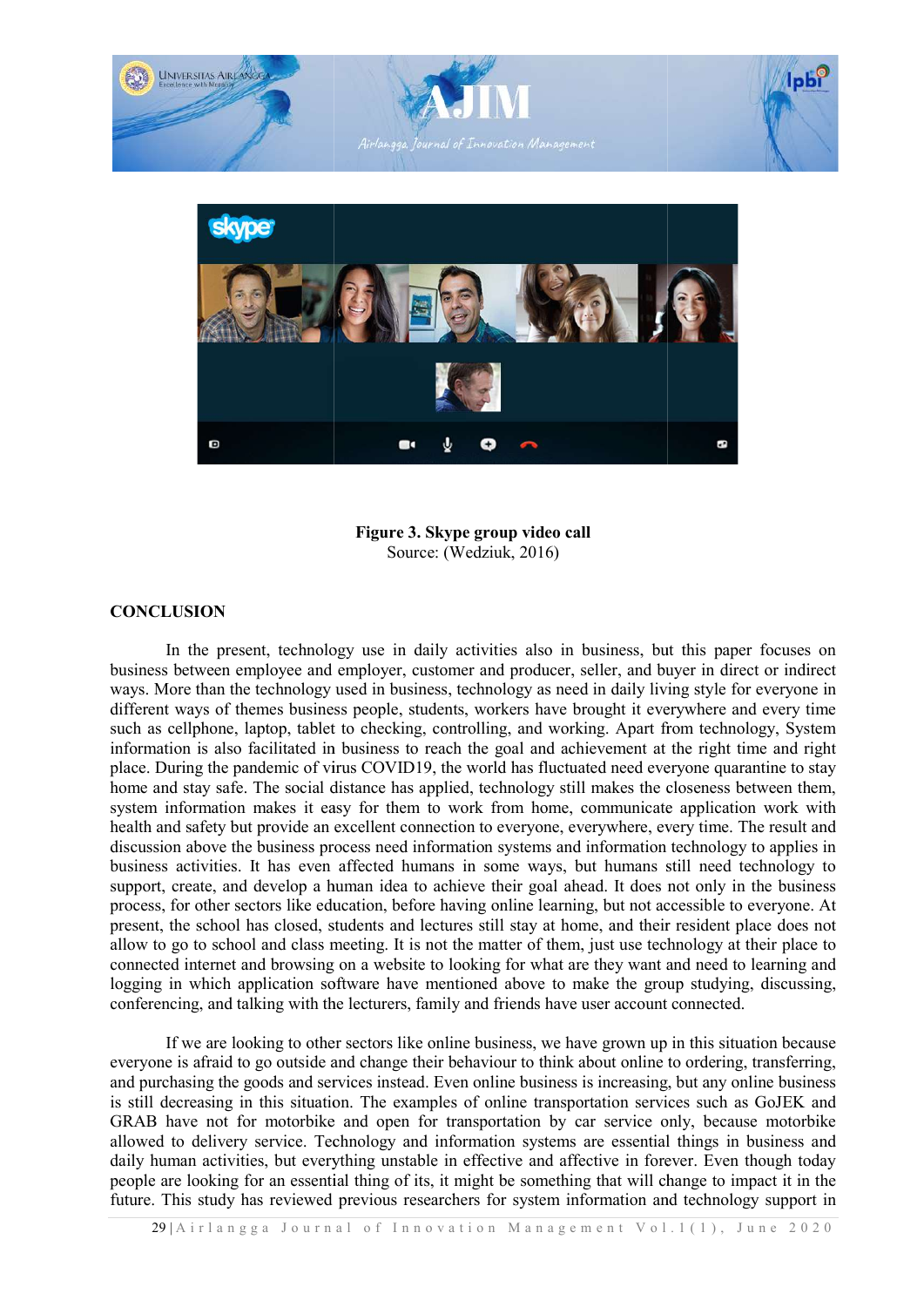

the business process. Therefore, the authors would like to suggest even the importance of system information and technology's effect on business but have an impact on human workers in the future. Therefore, businesses need technology to support, but humans still need to manage technology.

## ACKNOWLEDGEMENTS

This research has supported by Mr Wahyu Sardjono as a lecturer of Information Systems, Management Department, BINUS Graduate Program-Master of Information Management Systems, Bina Nusantara University, Jakarta, Indonesia 11480. Department, BINUS Graduate Program-Master of Information Management Systems, Bina Nu<br>University, Jakarta, Indonesia 11480.<br>REFERENCE<br>A. Bazoyan. (2020). "Krisp" [Online]. Available: <u>Https://Krisp.Ai/Blog/3-Steps-To-Get-Te</u>

# **REFERENCE**

- Desktop-App-For-Mac/.
- Anitha, J. (2014). Determinants of employee engagement and their impact on employee performance. International Journal of Productivity and Performance Management.
- Susanto, Azhar and Meiryani. (2019). How Business Use Information Systems?. International Journal Of Scientific & Technology, Scientific & Technology, Vol. 8, No. 01, P. 2, 2019.
- Cameron. (2017). "Listic". Available: Https://Hc.Services/Business-Video-Conferencing/Can-Zoom-Offer-Business-Video-Conferencing-Audio-Web-Meetings/.
- E. Wedziuk. (2016). "Itkey". Available: *Https://Itkey.Media/Skype-Launches-Group-Video-Calls-On-*Mobile-Devices/.
- Eccles, R. G., Ioannou, I., & Serafeim, G. (2012). The impact of a corporate culture of sustainability on corporate behavior and performance (No. W17950). Cambridge, MA: National Bureau of Economic Research.
- Gebauer, J., & Schober, F. (2006). Information system flexibility and the cost efficiency of business processes. Journal of the Association for Information Systems, 7(3), 8.
- Heinrich, R., Merkle, P., Henss, J., & Paech, B. (2017). Integrating business process simulation and information system simulation for performance prediction. Software & Systems Modeling, 16(1), 257-277.
- Hoving. (2007). Information Technology Leadership Challenges Past, Present, And Future. Information Systems Management, Pp. 3-4, 2007.
- Ives, B., & Learmonth, G. P. (1984). The information system as a competitive weapon. Communications of the ACM, 27(12), 1193-1201.
- Kasemsap, K. (2018). The role of information system within enterprise architecture and their impact on business performance. In Global Business Expansion: Concepts, Methodologies, Tools, and Applications (pp. 1078-1102). IGI Global. cture and their impa<br>*thodologies, Tools, a<br>Journal,* P. 4, 2018.
- Kaniški, Vincek. (2018). Business Processes As Business Systems. Technical Journal,
- Khera, S. N., & Gulati, K. (2012). Human resource information system and its impact on human resource planning: A perceptual analysis of information technology companies. Journal of Business and planning: A perceptual analysis of information technology companies. Journal of Business and Management, 3(6), 6-13.
- Kenneth, Jane. (2014). Management Information Systems. United States: Pearson Education Limited.
- L. Sander. (2020). By The Jakarta Post," 14 March 2020. [Online]. Available: (2020). By The Jakarta Post," 14 March 2020. [Online]. Available:<br>Https://Www.Thejakartapost.Com/Life/2020/03/14/Coronavirus-Could-Spark-A-Revolution-In-Working-From-Home Home-Are-We-Ready.Html.
- Li, X., Hsieh, J. P. A., & Rai, A. (2013). Motivational differences across post-acceptance information system usage behaviors: An investigation in the business intelligence systems context. Information systems research, 24(3), 659-682. Hsieh, J. P. A., & Rai, A. (2013). Motivational differences across post-acceptance information system usage behaviors: An investigation in the business intelligence systems context. *Information systems research*, 24(3), 6
- Low, C., & Chen, Y. H. (2012). Criteria for the evaluation of a cloud-based hospital information system outsourcing provider. Journal of medical systems, 36(6), 3543-3553.